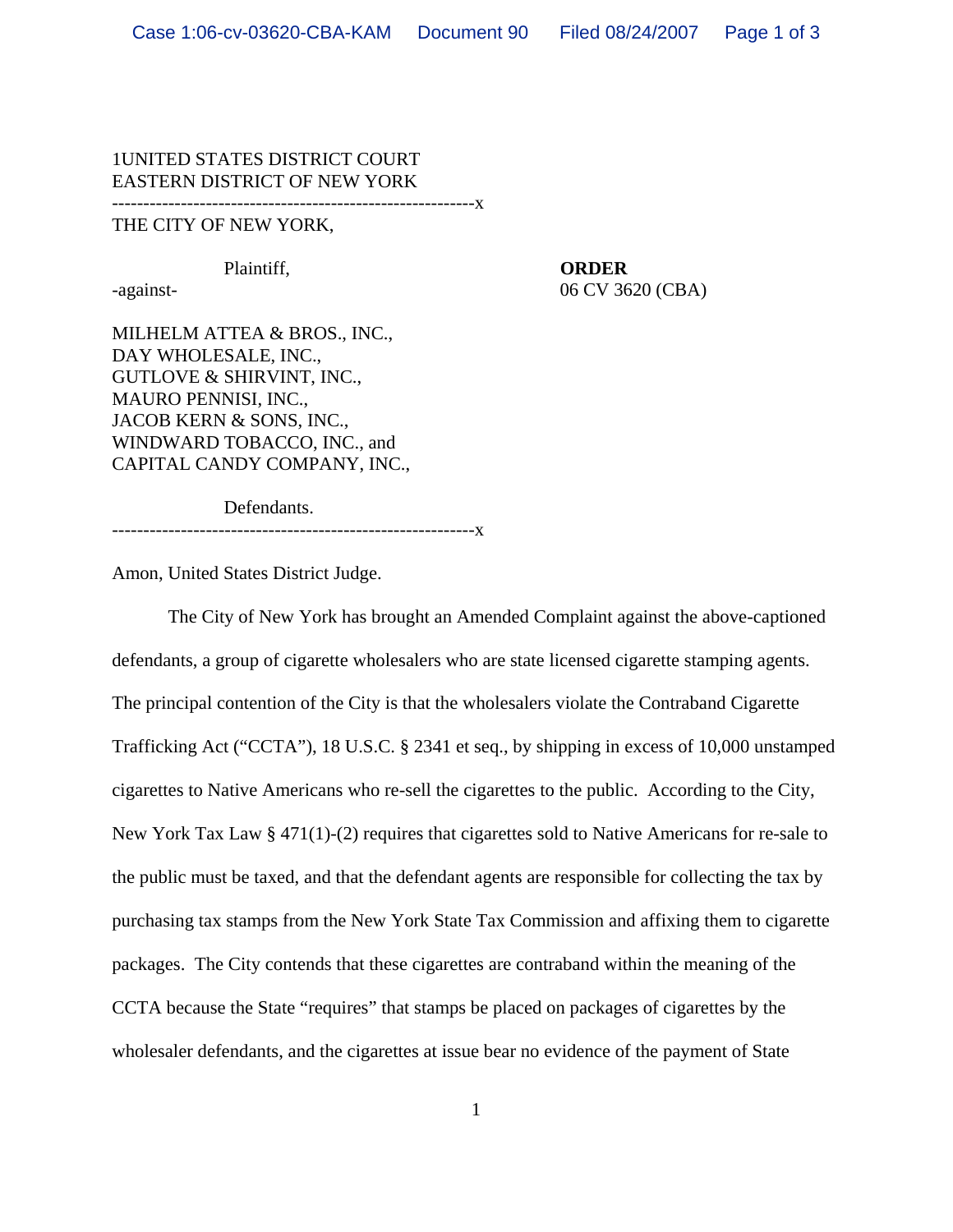cigarette taxes. 18 U.S.C. § 2341(2).

As part of the relief requested, the City seeks to enjoin the defendants' violations of 18 U.S.C. § 2341 et seq. In light of the alleged violations, the requested injunction would apparently envision that this Court direct the defendants to purchase tax stamps for cigarettes sold to Native Americans and pass those costs along to Native American purchasers. How practically to accomplish this is something that seems to have eluded the State of New York and its Department of Taxation and Finance for decades.

The defendants have moved to dismiss the Amended Complaint. They argue that even if the provisions of New York Tax Law  $\S 471$  (1)-(2) govern sales of cigarettes to Native Americans, the State does not "require" that stamps be placed upon cigarettes sold to them for re-sale to the public because of what they describe as the "State's Indian Forbearance Policy." This policy was most recently set forth in Advisory Opinion TSB-A-06(2)M of the New York State Department of Taxation and Finance, dated March 16, 2006.

The issues raised in this lawsuit are of enormous import to the State of New York. They implicate the collection of significant tax revenue as well as policies adopted by the State's taxing authority in administering the tax laws of the State of New York. Also implicated is the relationship of the State of New York to its Native American population.

It is imperative that this Court be provided with the views of the State of New York on the questions raised in this lawsuit. These questions include: (1) does New York Tax Law  $\S 471$ require that cigarettes sold to Native Americans for re-sale to the public be taxed; (2) if the provisions of New York Tax Law § 471 do apply, does the New York State Department of Taxation and Finance have a policy of allowing licensed stamping agents to sell untaxed